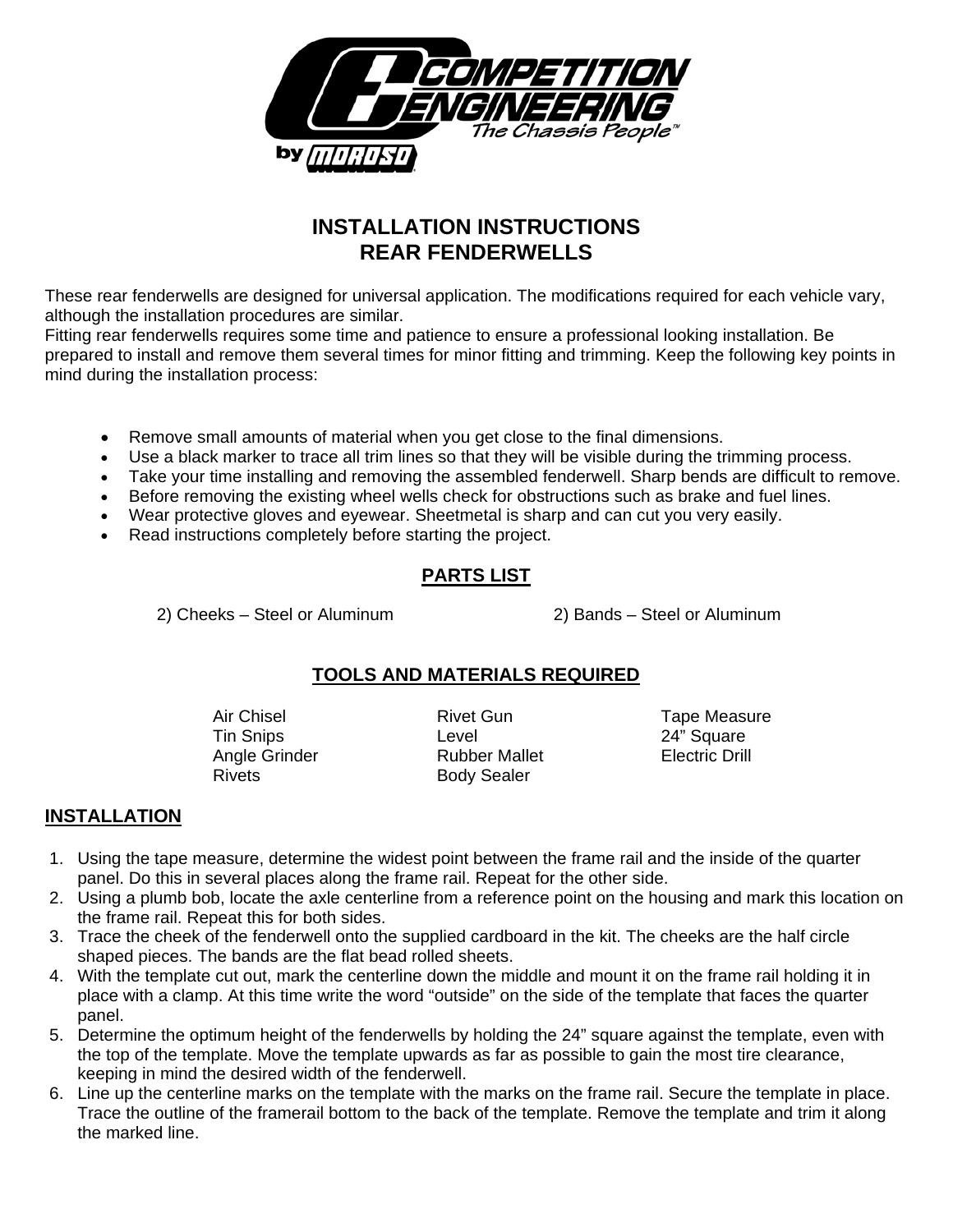- 7. Trace the outline of the template onto the cheek. Make sure that the lip on the cheek and the word "outside" faces up.
- 8. Trim the cheek along the marked line with the tin snips.
- 9. Using the supplied cardboard in the kit, make a template of the band.
- 10. Assemble the cheek template to the band template using duct tape to hold it together in several places.
- 11. Using a 24" square held against the tub, mark parallel lines every 4 inches. Number each line, starting from one end, in sequence. See Figure #1
- 12. Place corresponding marks onto the metal cheek. Number each mark in the same order as the template.
- 13. Place the newly trimmed cheek in position on the frame rail. Clamp it in place.
- 14. Measure the distance from the inside edge of the metal cheek to the fender. Mark this dimension on the corresponding line located on the template. Repeat this process for each line. See Figure #2
- 15. Connect the marks and cut the cardboard template.
- 16. Remove the metal cheek, trial fit the assembled cardboard template. Place a level on the side and top of the template. Adjust for proper position as necessary. Use tape to add material as needed.
- 17. Tub assembly:
	- a. Check the lock seam that is formed on the band by placing a thin blade screwdriver into the slot and pulling it along the entire length. See Figure #3
	- b. Insert the flange of the cheek into the lock seam beginning at the forward edge.
	- c. Roll the lip of the band seam over the side of the cheek. Gently tap the flange with a hammer. Repeat this every few inches along this seam for the entire fenderwell. See Figure #4
	- d. Finish the locking seam by working one section at a time. Use a hammer on the outside and a dolly or piece of wood on the inside to back up the blows.

**NOTE:** The band is several inches longer than the cheek. The additional material should end up at the rear of the fenderwell. This additional material will be useful later when installing the trunk sheetmetal.

- 18. Place the cardboard template over the assembled fenderwell and transfer the finalized shape onto the sheetmetal.
- 19. Carefully trim the fenderwell on the outside of the marked line. This will allow material for final trimming.
- 20. Install the fenderwell into the chassis. Clamp it to the framerail. Check the fit, trim as necessary.
- 21. If the fenderwell fits good, you may now affix it to the framerail using pop-rivets. Do not attach the band edge to the quarter panel.

**NOTE:** If you are installing our mild steel fenderwells, you may choose to weld them in place. We do not recommend welding the edge of the fenderwell to the quarter panel.

22. Finish the installation by using auto body sealer on the joint between the fenderwell and the wheel lip. Degrease the sheet metal and paint if desired.

> *For Technical Assistance, call Competition Engineering's Tech Line at (203) 458-0542, 8:30am-5:00pm Eastern Time*

#### *COMPETITION ENGINEERING 80 Carter Drive • Guilford, CT 06437 Phone: (203) 453-5200 • Fax: (203) 453-6906*

**Visit Us At www.competitionengineering.com**